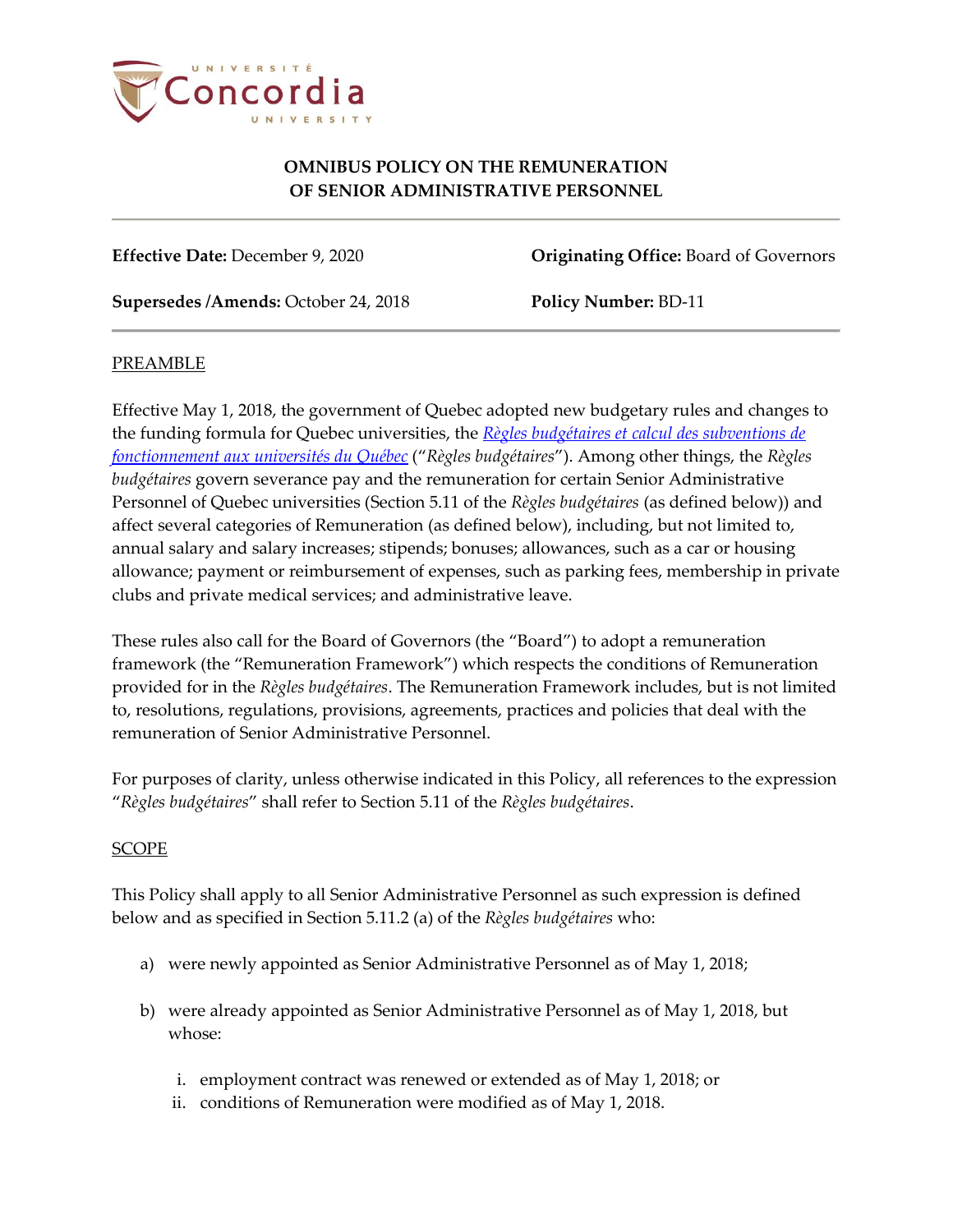

# **OMNIBUS POLICY ON THE REMUNERATION OF SENIOR ADMINISTRATIVE PERSONNEL**

Page 2 of 3

### **PURPOSE**

The purpose of this Policy is to provide the University with a global framework in order to comply with Section 5.11 of the *Règles budgétaires*.

#### **DEFINITIONS**

For the purposes of this Policy, the following definitions shall apply:

"Remuneration" means any amount paid to a Senior Administrative Personnel for the fulfilment of any employment duties, including, but not limited to, annual salary, stipends, allowances, and the like.

"Section 5.11 of the *Règles budgétaires*" means section 5.11 of the *Règles budgétaires* adopted in July 2018, as amended from time to time.

"Senior Administrative Personnel" means the senior administrators who hold the position of President, Vice-President, Chief Officer appointed by the Board, Secretary-General, Provost, Deputy Provost, Vice-Provost, Associate Vice-President and any other position of equivalent rank and responsibility.

#### POLICY

- 1. The relevant units of the University including, without limitation, Financial Services, Human Resources and the University Secretariat shall take the measures necessary to apply the provisions of the *Règles budgétaires* such that:
	- a) the Remuneration of Senior Administrative Personnel who fall within the Scope of this Policy complies with the *Règles budgétaires*; and
	- b) the University complies with its obligations under the *Règles budgétaires*, including its obligations of reporting, audit and transparency.